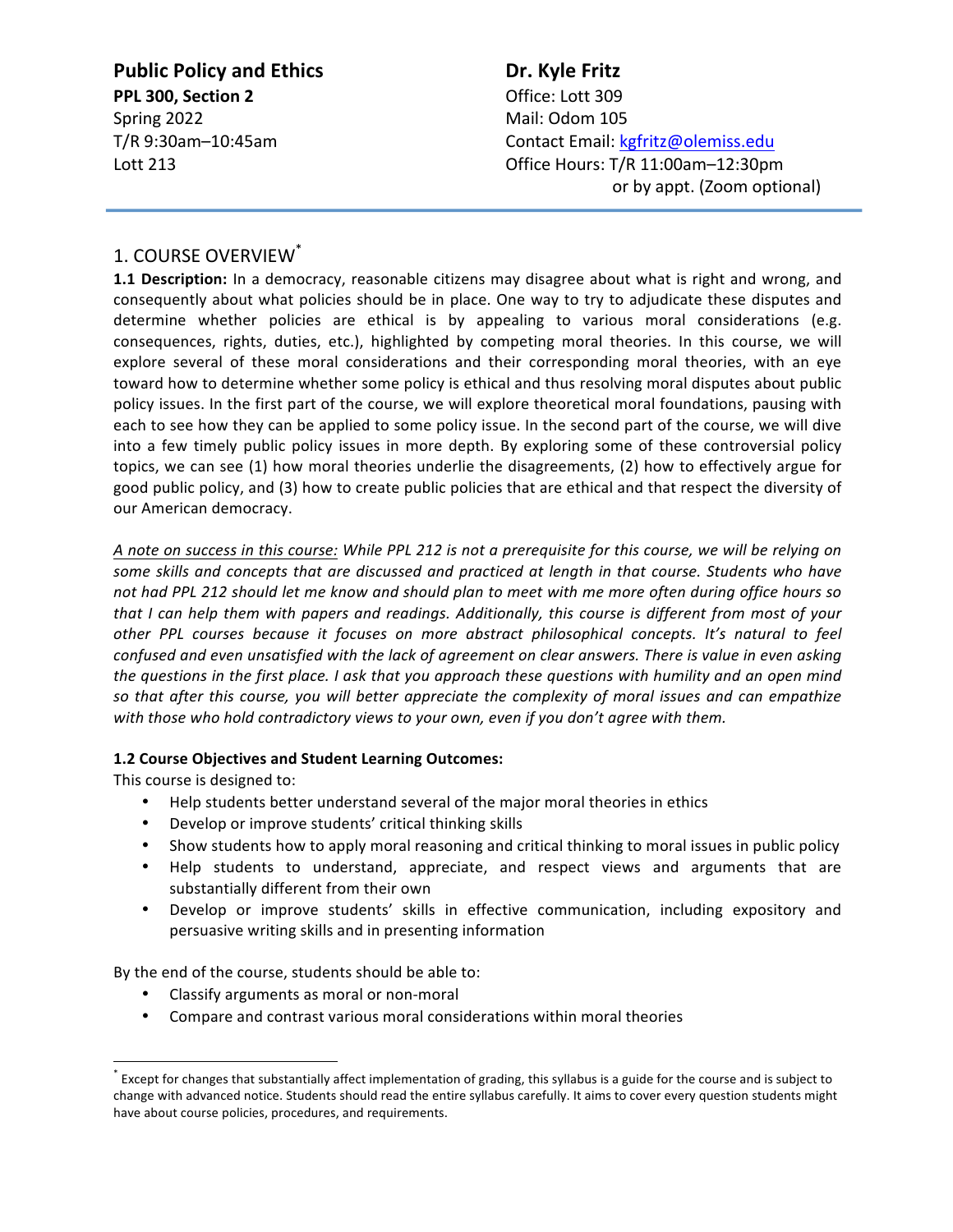- Apply and synthesize moral considerations within public reason to determine whether some policy or action is moral or immoral
- Evaluate moral claims and principles using evidence or a counterexample
- Analyze and evaluate moral arguments
- Create, develop, and defend their own arguments for a variety of moral issues in public policy
- Charitably interpret and critique the moral claims and arguments of others
- Communicate more effectively and confidently about moral issues
- Synthesize the skills above to create cooperative persuasive presentations

#### 2. REQUIRED TEXT

There is no required textbook for this course. Articles, links, and videos will be posted on Blackboard.

#### 3. COURSE FORMAT AND COVID-19

This course will be taught in person. In light of the continuing COVID-19 pandemic, however, students must observe university protocols regarding COVID-19. Current university protocols can be found at https://coronavirus.olemiss.edu/. Students should follow these protocols carefully to protect themselves and respect their fellow students and the instructor.

Currently, masks are required in the classroom and all university buildings for both vaccinated and unvaccinated students. Please note that single-layer bandanas and neck gaiters do not meet CDC **standards.**  *Current best practices recommend KN95 or N95 masks for protection:* https://www.wsj.com/articles/cloth-face-mask-omicron-11640984082. (Note that transmission will *occur* within 27 minutes if everyone is wearing only a cloth mask, or within 60 minutes if everyone is *wearing* only a surgical mask.) If you do not have access to a higher quality mask, I strongly recommend wearing two masks to protect yourself and those around you.

Masks must cover both your nose and your mouth and must be worn at all times in the classroom. Do not remove your mask or pull your mask down to talk, for instance. If you do not have a mask, you can get one from the PPL main office. Anyone who refuses to wear a mask in class will be asked to leave and will be subject to consequences as outline in the University policy: https://conflictresolution.olemiss.edu/covidupdates/. 

Do not come to class if you feel sick or have a fever. If you are quarantined, sick, or have been otherwise approved and you feel well enough, you should attend class remotely via the Zoom link available on Blackboard. However, students should, whenever possible, get my prior approval to attend remotely. They should also keep their camera on during class and remain engaged.

If students test positive for COVID-19 at any health care facility, they must contact the Student Health Center at 662.915.7274. Students with COVID-19 should seek medical attention and let the instructor know they will be missing class. Students who are exposed to someone with COVID-19 should contact the Student Health Center to get tested 3-5 days following exposure and follow quarantine protocols found at https://coronavirus.olemiss.edu/students/.

The University Counseling Center is a professional facility offered by the University of Mississippi to assist students with many types of life stressors that interrupt day-to-day functioning, including the stressors associated with the COVID-19 pandemic. They offer individual counseling, couple's counseling, group counseling, stress management, crisis intervention, assessments and referrals, outreach programs, consultations, and substance abuse services. There is no fee for currently enrolled University students and everything you say to your counselor is confidential. You can contact the Counseling Center for information about mental health issues at https://counseling.olemiss.edu. You can schedule an appointment or get information about appointments by calling the UCC at 662.915.3784.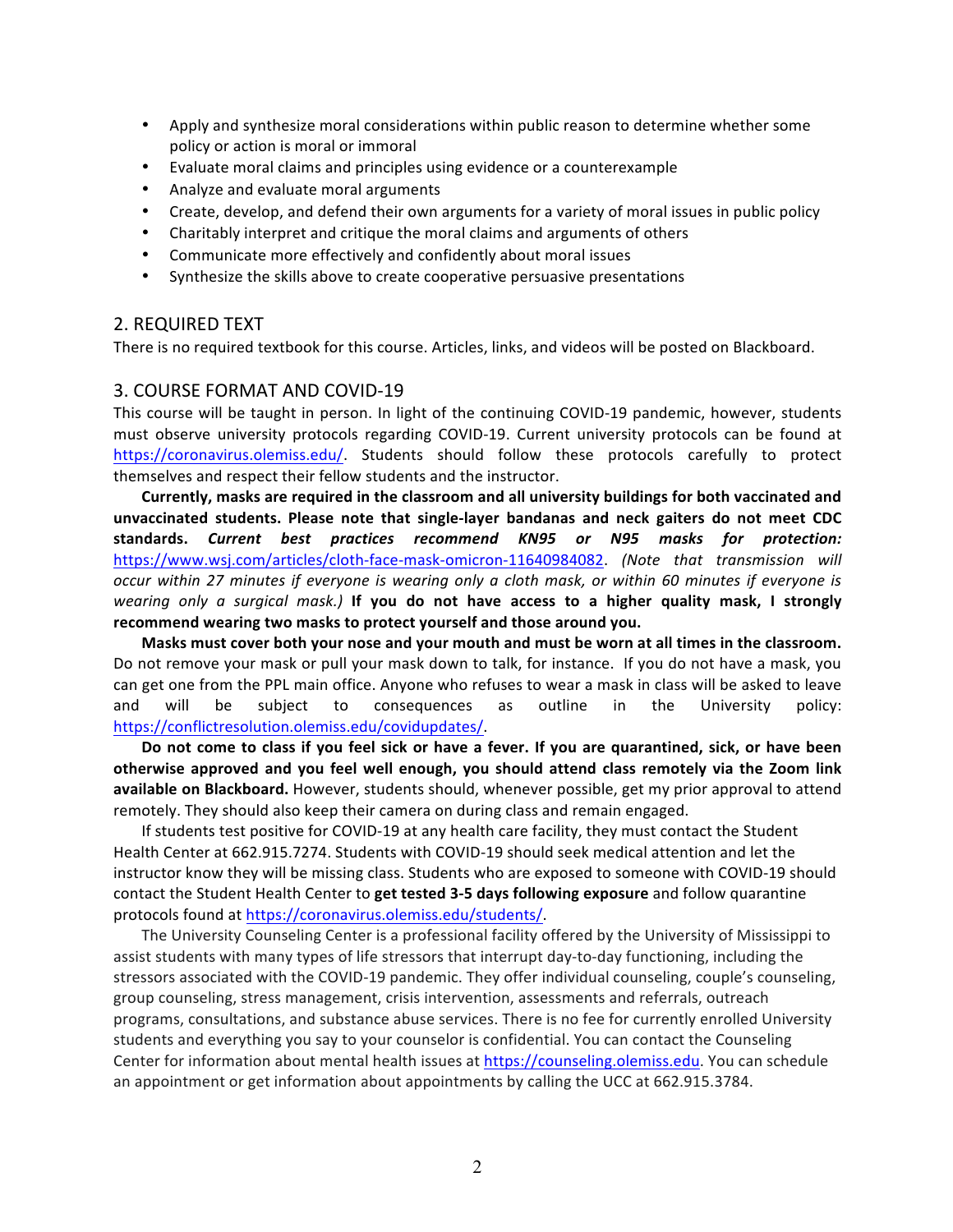# 4. COURSE REQUIREMENTS

**4.1 Participation:** Students are expected to participate in class. To receive full participation, students should offer a substantial contribution in 16 class meetings. A substantial contribution can be: (1) A critical or reflective question (not a basic, surface-level question that is easily answered in a few words (though these are welcome too—but not for credit)), (2) A reflective or insightful response to another's question, (3) A reflective or insightful response to my question, etc. Students can earn partial participation credit through discussion with me in email or office hours.

**4.2 Short Writing Assignments:** There will be two short writing assignments. Each assignment will be no more than two pages, double-spaced. For the first assignment, students will need to summarize an argument made in a reading and present an original objection to the argument. For the second assignment, students will need to present an argument made in a reading in the style of an op-ed piece. Further instructions on these assignments, along with grading rubrics, are posted on Blackboard.

**4.3 Reading Quizzes:** Because the course is driven by discussion of concepts and arguments found in the readings, it is imperative that students read course material. To incentivize reading, there are reading quizzes on Blackboard. Students should complete the relevant reading quiz before coming to class for discussion. You are allowed to consult the readings when completing these quizzes. There are 19 reading quizzes, but I will drop the lowest four quiz grades and average only the best 15.

**4.4 Exam:** We will have one exam over the material covered in the first 7 weeks of the course. Anything covered in either the reading or in-class discussions may be included on the exam. Further details about the exam will be given in class.

**4.5 Group Presentation:** After the exam, we will apply the moral considerations we discussed in the first part of the course to real-world policy issues. After reading and discussing some philosophical arguments regarding these topics, we will have a group presentation on some recent policy related to the topic under discussion. The group will (i) summarize the policy and (ii) take a stand on the morality of the policy and defend that position by highlighting the moral considerations that they think are relevant (i.e., consequences, rights, duties, etc.). Then the group will field questions from their peers in a class discussion.

To ensure students are evaluated fairly, each student in the group will write up a group summary report detailing the work that each member of the group completed prior to the presentation. Detailed instructions for the group presentations, as well as a grading rubric, are posted on Blackboard. The schedule for group presentations will be determined in the first few weeks of class.

**4.6 Essay Outline:** Students are required to write an **original** essay for the course. To prepare for that essay, students must first write an essay outline. The outline should address a moral issue related to some real-world contemporary policy debate. It should consist of (i) a clear thesis, (ii) a moral argument for that thesis, (iii) an objection to some premise of that argument, and (iv) a response to that objection. Detailed instructions for the outline, as well as a rubric and an example outline from a student, are available on Blackboard.

**4.7 Essay:** The essay should be constructed from the essay outline. (In cases where an outline is too problematic, students must meet with me to discuss an alternative.) The essay will defend the thesis offered in the outline and will flesh out this outline with a carefully written, well-researched moral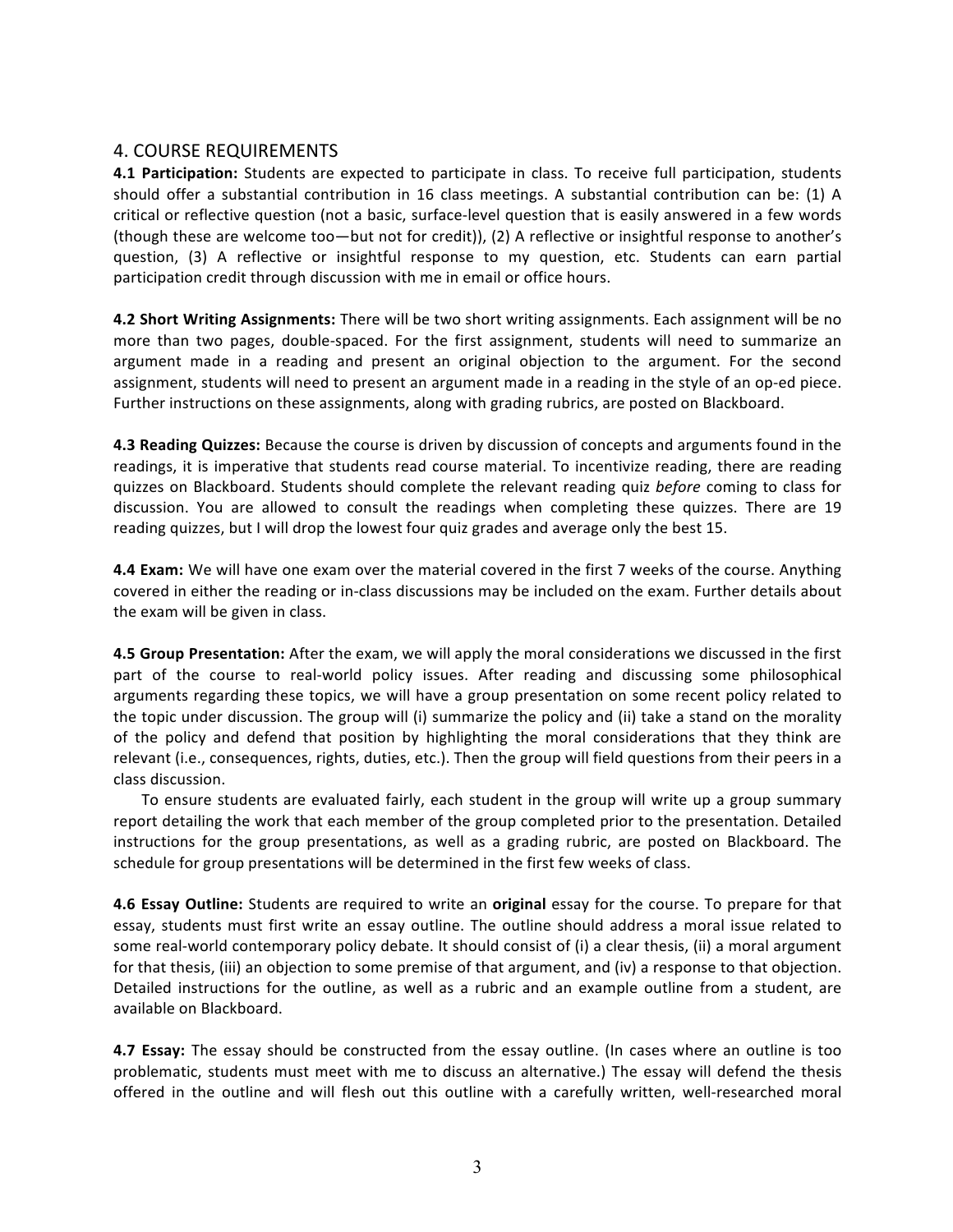argument for the thesis. It will also include a detailed objection and response to the argument. Students should carefully consider feedback received on their outline when writing their essay. Essays should be 1000-1200 words. Detailed instructions and a rubric for the essay are posted on Blackboard.

**4.8 Op-Ed:** Rather than a final exam, students should write and submit a 500-word version of their essay. This version of the essay should be written as an accessible but carefully researched and argued editorial piece that could be submitted to local or regional newspapers. We will read some editorial style articles throughout the course, but further details, instructions, examples, and a rubric are available on Blackboard.

### **5. GRADING POLICIES**

**5.1 Grade Distribution:** The course requirements contribute to your final grade as follows:

| Participation:          |                          | 10% |       |                      | <b>Group Presentation:</b> |     |          |
|-------------------------|--------------------------|-----|-------|----------------------|----------------------------|-----|----------|
| <b>Reading Quizzes:</b> |                          | 10% |       | <b>Essay Outline</b> |                            | 5%  |          |
| Short Assignment 1:     |                          | 5%  |       | Essay:               |                            | 20% |          |
| Short Assignment 2:     |                          | 5%  |       | Op-ed:               |                            | 10% |          |
| Exam:                   |                          | 20% |       |                      |                            |     |          |
|                         | 5.2 Final Grading Scale: |     |       |                      |                            |     |          |
| A                       | 93-100                   | B+  | 87-89 | C+                   | 77-79                      | D+  | 67-69    |
| A-                      | 90-92                    | B   | 83-86 | C                    | 73-76                      | D   | 63-66    |
|                         |                          | B-  | 80-82 | $C-$                 | 70-72                      | D-  | 60-62    |
|                         |                          |     |       |                      |                            | F   | $0 - 59$ |

**5.3 Late or Missed Assignments:** In general, assignments handed in late without a legitimate excuse will be penalized 1 point (out of 10) for each day late, including weekends. Late assignments will be accepted up to four days after the due date. After four days, assignments will not be accepted and will *receive an automatic 0.* If a student is unable to meet an assignment's deadline, they should contact the instructor before the deadline. Excuses for lateness given after the fact will almost never be honored.

#### 6. UNIVERSITY POLICIES

**6.1 Academic Misconduct and Plagiarism:** Students are expected to uphold the University of Mississippi's standards for academic honesty. For a description of various kinds of academic misconduct and the disciplinary ramifications involved, refer to the University of Mississippi's standards of academic misconduct. A PDF is available on Blackboard, and information can also be found on the University of Mississippi website at: http://catalog.olemiss.edu/academics/regulations/conduct. In addition, students can refer to the university's M Book for answers to any questions about academic honesty. I take academic dishonesty very seriously. If students have questions about what plagiarism is or how to avoid it, they should see me as soon as possible for clarification and watch the following video: http://www.olemiss.edu/depts/general\_library/instruction/resources/plagiarism\_ac\_honest/plagiarism academic honesty.html. Students can also learn more, and take certification quizzes, at the following link: https://plagiarism.iu.edu/tutorials/. Ignorance of what plagiarism is will not excuse students from **penalties** for violations of the Student Academic Conduct and Discipline Policy, which can be severe and may result in expulsion.

Please also keep in mind that the course materials (lecture slides, exams, instructions, rubrics, etc.) are my intellectual property and must not be shared with others, including students outside the class or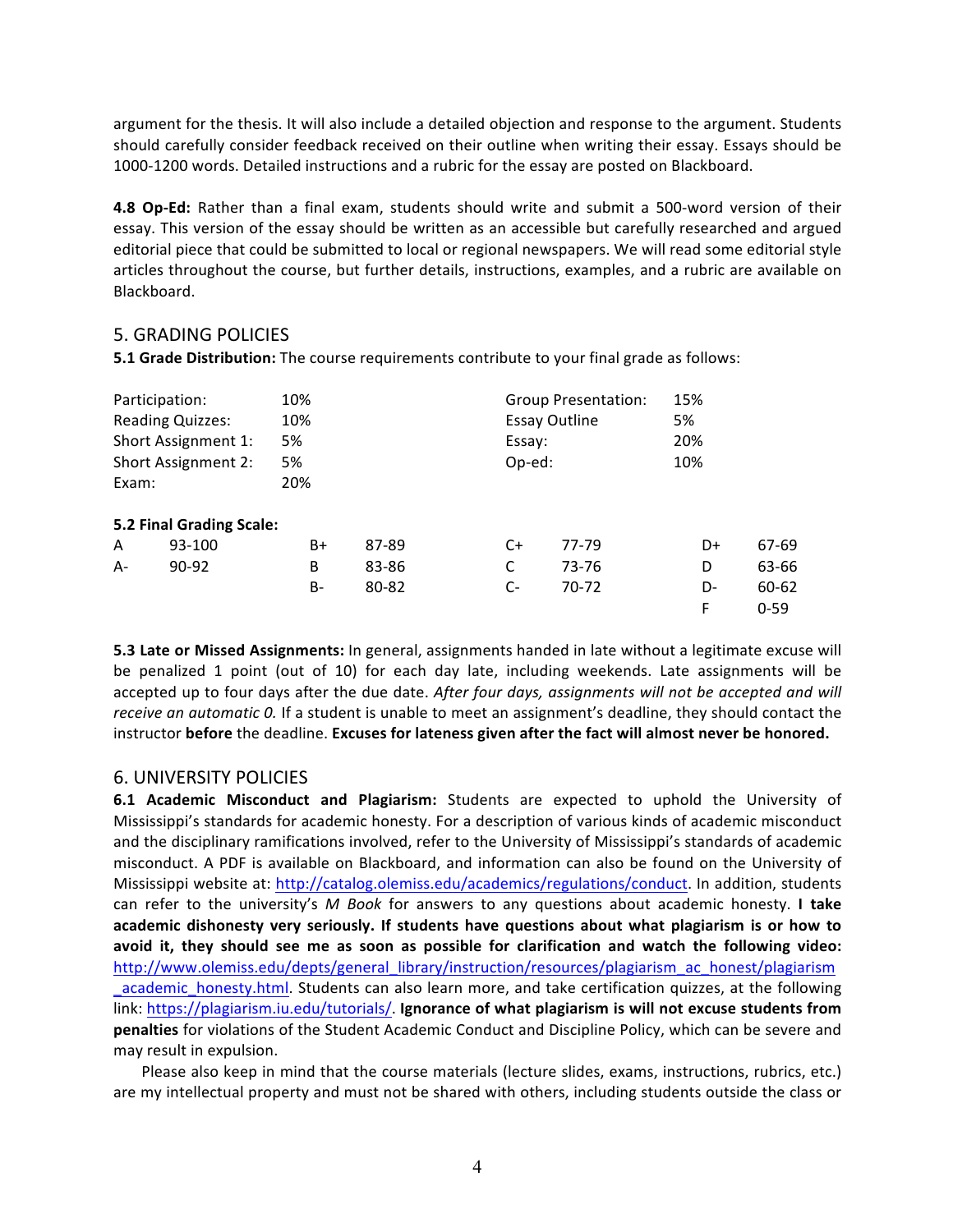uploaded to "tutoring" sites. Students who share such materials or who consult such materials from others will be guilty of academic misconduct and will be disciplined accordingly.

**6.2 Disability Access and Inclusion:** The University of Mississippi is committed to the creation of inclusive learning environments for all students. If there are aspects of the instruction or design of this course that result in barriers to your full inclusion and participation, or to accurate assessment of your achievement, please contact the course instructor as soon as possible. Barriers may include, but are not necessarily limited to, timed exams and in-class assignments, difficulty with the acquisition of lecture content, inaccessible web content, and the use of non-captioned or non-transcribed video and audio files. If you are approved through SDS, you must log in to your Rebel Access portal at https://sds.olemiss.edu to request approved accommodations. If you are NOT approved through SDS, you must contact Student Disability Services at 662-915-7128 so the office can: 1. determine your eligibility for accommodations, 2. disseminate to your instructors a Faculty Notification Letter, 3. facilitate the removal of barriers, and 4. ensure you have equal access to the same opportunities for

success that are available to all students. *Students with diagnosed health concerns that may affect their compliance with COVID-19 health requirements should contact UM's Student Disability Services (SDS) Office* (https://sds.olemiss.edu) to see if they are eligible for an SDS accommodation as soon as possible.

## 7. CLASSROOM POLICIES

**7.1 Attendance:** Attendance verification during the first two weeks of class is required by the University of Mississippi. Students must attend class at least once during this two-week period to ensure that they are not dropped from the course and to avoid any adjustments to financial aid. For more information on this policy, see http://olemiss.edu/gotoclass.

I will take attendance at the beginning of every class meeting. Students are expected to attend all class meetings (unless the absence is excused). Students will not receive any points for attending class. Instead, they will lose points from their final grade if too many classes are missed without justification. **Students may miss two class meetings without penalty. After the third unexcused absence, the**  student's final grade will be lowered by 2% for each absence. Students are expected to act professionally and to be respectful of the time of both the instructor and their fellow students.

Students with a legitimate excuse (illness, internet problems, etc.) should notify me as soon as possible and, if they are able, should provide some documentation of the excuse. For instance, if you have tested positive for COVID-19, you may send a picture of your test result. *However, please do not* seek documentation if it will put you or others at risk. **If you or someone you live with has been exposed** to COVID-19, do not come to class until you have tested negative.

**7.2 Punctuality and Attention:** Please enter the classroom on time to minimize distractions. Once in the room, you are expected to fully participate in the discussion and to minimize distractions that are within your control. This means no cell phones, outside chats, etc. Students are also expected to remain in class for the entire discussion. If students have a legitimate reason for being late or leaving early, they should notify me ahead of time. **Students who enter class more than 15 minutes late or leave class more than** 15 minutes early without a valid excuse will be marked as absent. Students who habitually come to *class late will also be marked as absent.*

**7.3 Respect and Civility During Discussion:** Students are expected to show their fellow classmates and me the utmost respect. This means, at the very least, not jeering or interrupting or carrying on private **conversations while another person is speaking.** If a student has a response to another student's comment or question, they should offer it in a calm and respectful manner. We are here to share ideas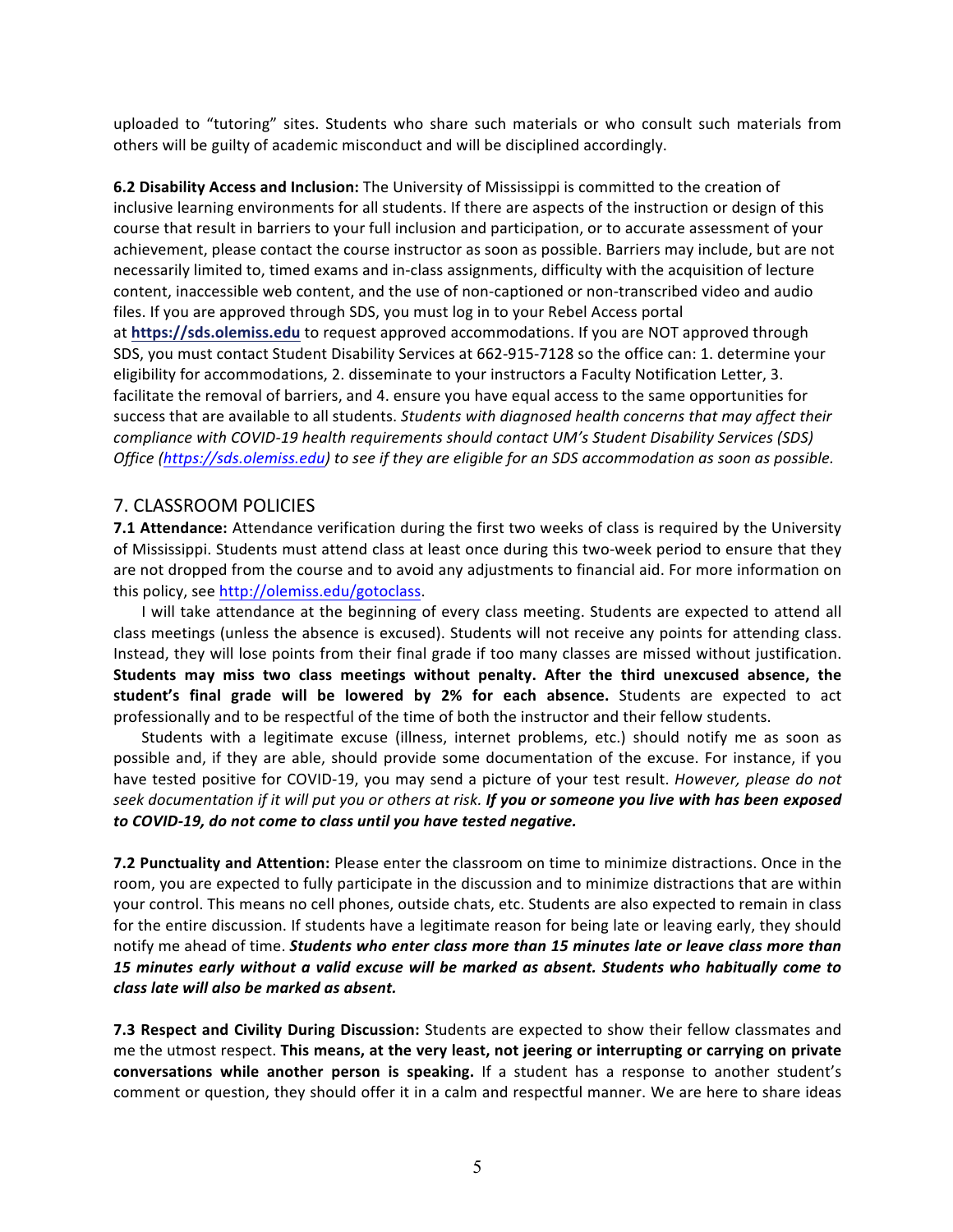and learn from each other, and these goals cannot be achieved in a hostile environment. Disrespect will not be tolerated.

# 8. COURSE SCHEDULE (subject to change)

Students are responsible for carefully completing each reading assignment and reading quiz **before** coming to a discussion session. If we deviate from the schedule below, it is the student's responsibility to stay informed of schedule changes, which will be announced in class and posted on Blackboard. All readings or videos are posted to Blackboard in the relevant learning module. Readings marked "Recommended" are not required, but the information in those readings may be helpful in class discussion or if you are writing on that topic. Additional readings on topics are available on Blackboard for students who want to read about the topic more or who are looking for sources for paper topics.

|                           |              |                      | <b>Readings</b>                                                                                                                                                                   | <b>Assignments</b>                          |
|---------------------------|--------------|----------------------|-----------------------------------------------------------------------------------------------------------------------------------------------------------------------------------|---------------------------------------------|
| <b>ETHICAL FRAMEWORKS</b> |              |                      |                                                                                                                                                                                   |                                             |
| $\mathbf{1}$              | T.           | 1.18                 | Introduction<br>$\bullet$<br>Kwame Anthony Appiah, "What Will Future Generations<br>$\bullet$<br>Condemn Us For?"                                                                 | Getting to Know<br>You Survey (Bb)          |
| $\overline{2}$            | $\mathsf{R}$ | 1.20                 | Mark Timmons, "A Moral Theory Primer" (1-6)<br>$\bullet$<br>Lewis Vaughn, "On Religion and Relativism"<br>$\bullet$<br>Recommended: Hugh LaFollette, "Reading Philosophy" (4 pgs) | Reading Quiz 1<br>(Bb)                      |
|                           |              | <b>Public Reason</b> |                                                                                                                                                                                   |                                             |
| 3                         | T.           | 1.25                 | Leif Wenar, SEP Entry on "John Rawls" (§3)<br>$\bullet$                                                                                                                           | <b>Reading Quiz 2</b><br>(Bb)               |
| Consequentialism          |              |                      |                                                                                                                                                                                   |                                             |
| 4                         | R            | 1.27                 | Mark Timmons, "A Moral Theory Primer" 2A<br>Bernard Williams, "George, Jim, and Utilitarianism"                                                                                   | Reading Quiz 3<br>(Bb)                      |
| 5                         | T.           | 2.1                  | Peter Singer, "The Life You Can Save"<br>$\bullet$                                                                                                                                | <b>Short Writing</b><br><b>Assignment 1</b> |
| 6                         | $\mathsf{R}$ | 2.3                  | <b>NO CLASS: PPE Conference</b><br>$\bullet$                                                                                                                                      |                                             |
| Deontology                |              |                      |                                                                                                                                                                                   |                                             |
| 7                         | T            | 2.8                  | David McNaughton and Piers Rawling, "Deontology"                                                                                                                                  | Reading Quiz 4<br>(Bb)                      |
| 8                         | R            | 2.10                 | Jason Brennan, "Should Employers Pay a Living Wage?"<br>$\bullet$                                                                                                                 | Reading Quiz 5<br>(Bb)                      |
| Rights                    |              |                      |                                                                                                                                                                                   |                                             |
| 9                         | Τ            | 2.15                 | George Rainbolt, "Rights"                                                                                                                                                         | Reading Quiz 6<br>(Bb)                      |
| 10                        | R            | 2.17                 | Merten Reglitz, "The Human Right to Free Internet Access"                                                                                                                         | Reading Quiz 7<br>(Bb)                      |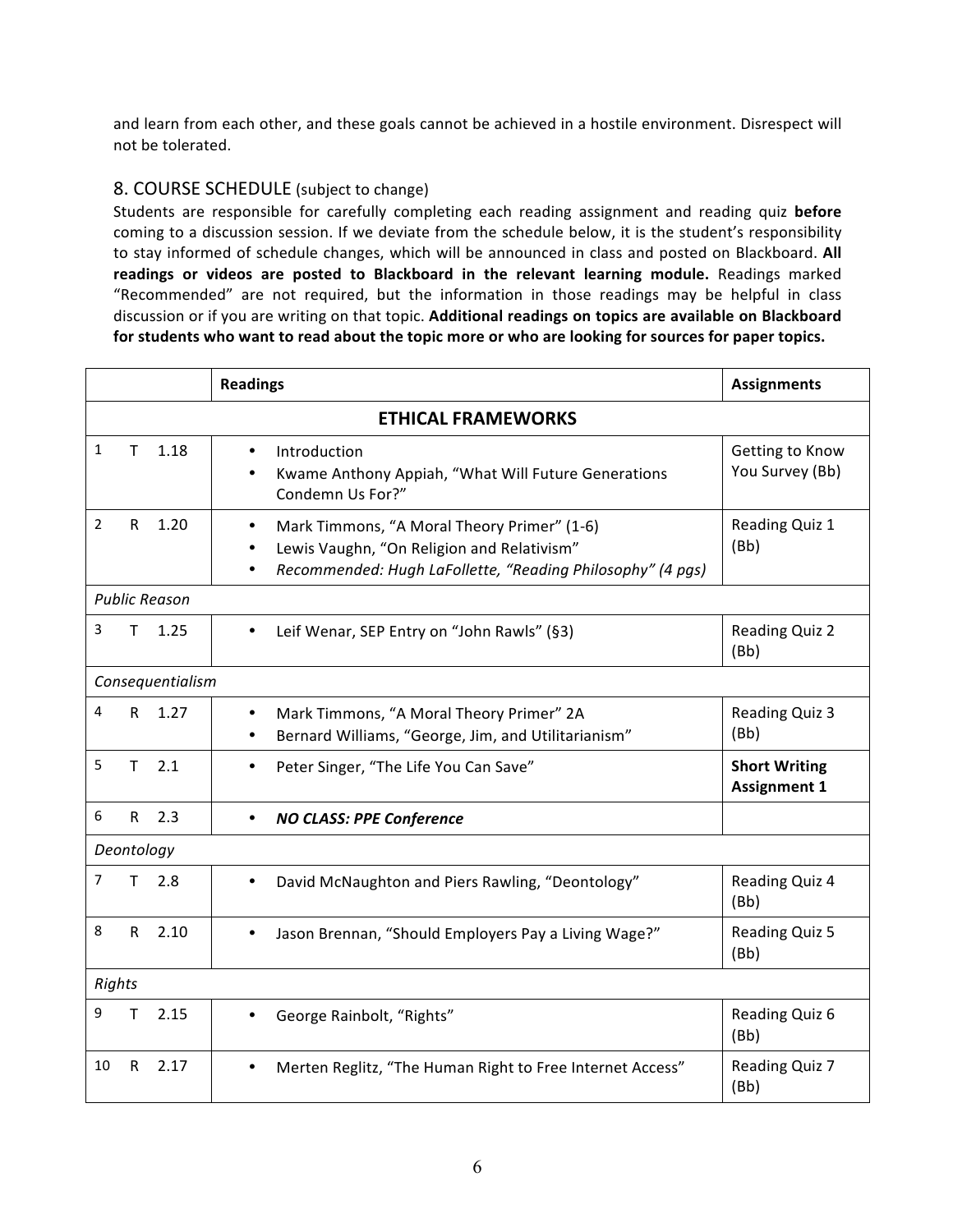| Contractualism and Justice               |                                                                                                                                                                                                                                                                                                                                                    |                                                               |  |  |  |
|------------------------------------------|----------------------------------------------------------------------------------------------------------------------------------------------------------------------------------------------------------------------------------------------------------------------------------------------------------------------------------------------------|---------------------------------------------------------------|--|--|--|
| 11<br>2.22<br>т                          | John Rawls, "A Theory of Justice"<br>$\bullet$<br>Recommended: Mark Timmons, "A Moral Theory Primer" 2G                                                                                                                                                                                                                                            | Reading Quiz 8<br>(Bb)                                        |  |  |  |
| 12<br>R.<br>2.24                         | Derrick Darby, "Reparations and Racial Inequality"<br>$\bullet$<br>YouTube video, Ta-Nehisi Coates debating Coleman Hughes on<br>Reparations During a June 2019 Congressional Hearing (25:00)<br>Recommended Background (Helpful to skim, at least, for<br>٠<br>details about redlining): Ta-Nehisi Coates, "The Case for<br>Reparations" (58 pgs) | Reading Quiz 9<br>(Bb)                                        |  |  |  |
| <b>Putting it All Together</b>           |                                                                                                                                                                                                                                                                                                                                                    |                                                               |  |  |  |
| 13<br>3.1                                | Fall 2021 Regional Ethics Bowl Cases (Case 9: Giving in to the<br>٠<br>DarkSide, and Case 14: Living and Dying in Skid Row)                                                                                                                                                                                                                        | Exam available<br>after class                                 |  |  |  |
|                                          | <b>APPLICATION: WHO COUNTS IN POLICY MAKING?</b>                                                                                                                                                                                                                                                                                                   |                                                               |  |  |  |
| Abortion                                 |                                                                                                                                                                                                                                                                                                                                                    |                                                               |  |  |  |
| 14<br>$\mathsf{R}$<br>3.3                | Judith Jarvis Thomson, "A Defense of Abortion"                                                                                                                                                                                                                                                                                                     | Reading Quiz 10<br>(Bb)                                       |  |  |  |
| S.<br>3.5                                |                                                                                                                                                                                                                                                                                                                                                    | Exam due by<br>11:59pm                                        |  |  |  |
| 15<br>3.8<br>т                           | Perry Hendricks, "Even If the Fetus is Not a Person, Abortion is<br>Immoral: The Impairment Argument"                                                                                                                                                                                                                                              | Reading Quiz 11<br>(Bb)                                       |  |  |  |
| 16<br>$\mathsf{R}$<br>3.10               | Kyle Fritz, "Unjustified Asymmetry: Positive Claims of<br><b>Conscience and Heartbeat Bills"</b>                                                                                                                                                                                                                                                   | Reading Quiz 12<br>(Bb)                                       |  |  |  |
| 3.11<br>F                                |                                                                                                                                                                                                                                                                                                                                                    | <b>Short Writing</b><br><b>Assignment 2 due</b><br>by 11:59pm |  |  |  |
| NO CLASS: SPRING BREAK (3.12-3.20)       |                                                                                                                                                                                                                                                                                                                                                    |                                                               |  |  |  |
| Animals and the Environment              |                                                                                                                                                                                                                                                                                                                                                    |                                                               |  |  |  |
| 17<br>3.22<br>т                          | Spencer Case, "Senator Booker is Right about Factory<br>Farming"<br>Lingxi Chenyang, "Is Meat the New Tobacco? Regulating Food<br>Demand in the Age of Climate Change"                                                                                                                                                                             | Reading Quiz 13<br>(Bb)                                       |  |  |  |
| 18<br>3.24<br>R                          | Sujatha Byravan and Sudhir Chella Rajan, "The Ethical<br>Implications of Sea-Level Rise Due to Climate Change"                                                                                                                                                                                                                                     | Reading Quiz 14<br>(Bb)                                       |  |  |  |
| 19<br>3.29<br>Τ                          | No reading                                                                                                                                                                                                                                                                                                                                         | Group 1<br>Presentation                                       |  |  |  |
| <b>APPLICATION: FAIRNESS AND JUSTICE</b> |                                                                                                                                                                                                                                                                                                                                                    |                                                               |  |  |  |
| <i>Immigration</i>                       |                                                                                                                                                                                                                                                                                                                                                    |                                                               |  |  |  |